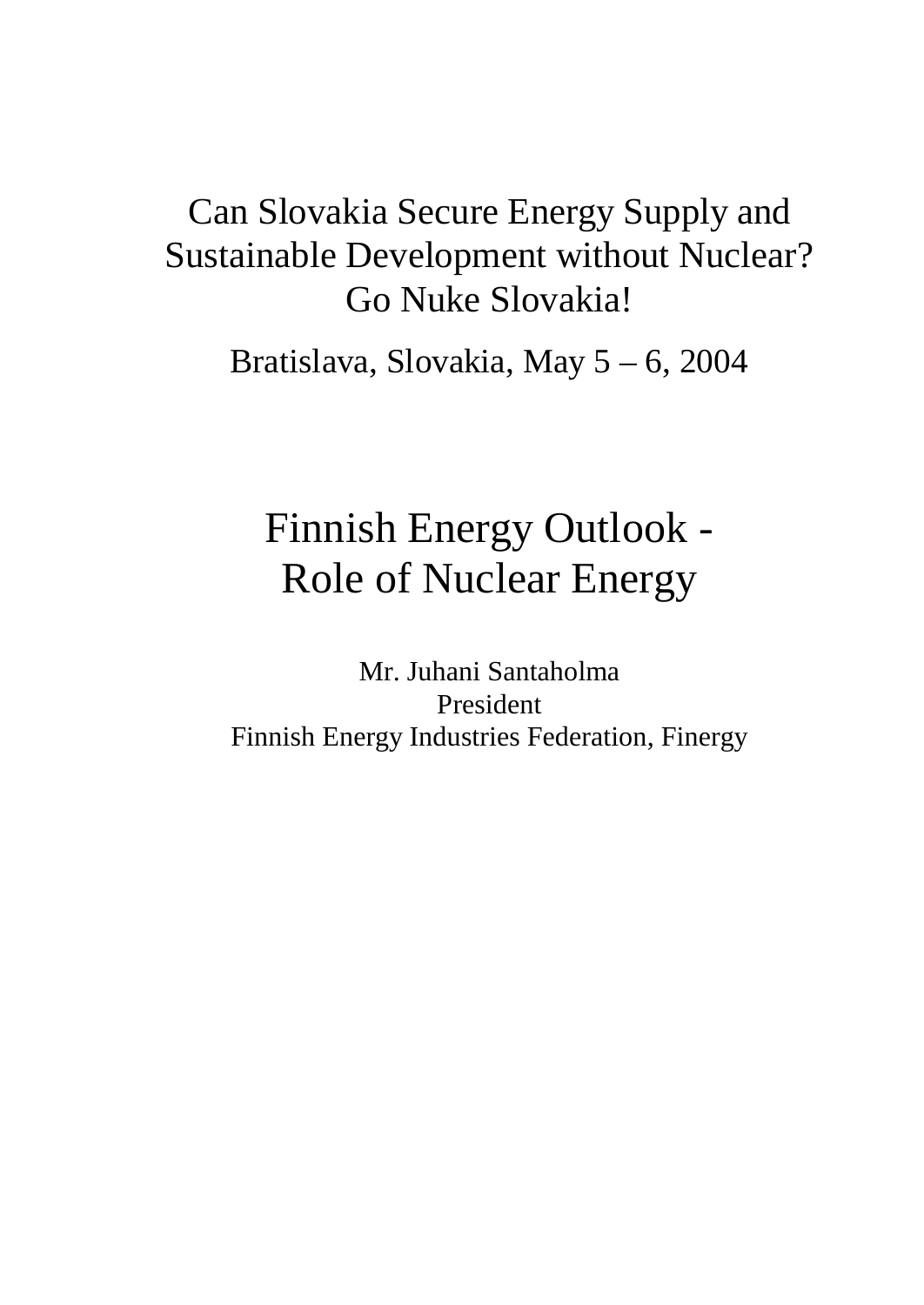Juhani Santaholma President Finnish Energy Industries Federation Finergy 5.5.2004

#### **ENERGY IN FINLAND**

Finland is an energy intensive country: high living standard for good five million people, structure of the industry, cold climate and long distances. Half of the energy is consumed by the industry, a good fifth is used for space heating and more than 10 per cent in the traffic. Traditionally, the basic industry (forest industry, heavy metal and chemical industry) is very energy consuming. These industries will also in the future be the cornerstones of the Finnish economical development, despite of the structural industrial change to electro-technical as well as information and communication technologies. Electricity consumption per capita is the second highest in EU 15, about 17 000 kWh/a.

Oil is representing more than fourth, biomass (mostly from forest industry) near fifth, nuclear energy also near fifth, natural gas and coal, both a good 10 % of the overall energy supply of the country. Finland's own energy resources are limited, with the exception of biomass, hydro-energy, peat and wind. The growth of the overall energy consumption in Finland has been increasing in the last few years amounting to approx. 35 million tons oil equivalent in 2003.

#### **Electricity consumption and supply**

Finland has totally liberalised its electricity market. Finland, Sweden, Norway and Denmark form a common electricity market. They have an integrated electricity transmission system.

The consumption of electricity in Finland will increase by approximately one fifth during the next fifteen years, from about 80 billion-kilowatt hours to about 105 billion kilowatt hours by 2020. Finnish industries will continue to account for the biggest proportion of this growth, some 60 per cent. Urbanisation, increasing number of households and free time homes, due to the lifestyle change and higher standard of living, will increase electricity consumption of the households and service sector. Despite the fact that the industry is subject to structural changes and strong intensification in its energy use, the industrial consumption of electricity will grow from the present over 45 billion kilowatt hours to over 57 billion kilowatt hours by 2020. This development corresponds to an annual growth of 2,0 per cent until the year 2010, and after this about one per cent per year. These are figures in the average, but they are lagging behind the real development. Even during the present economically low conjuncture electricity consumption increased by 1,4 percent in 2003.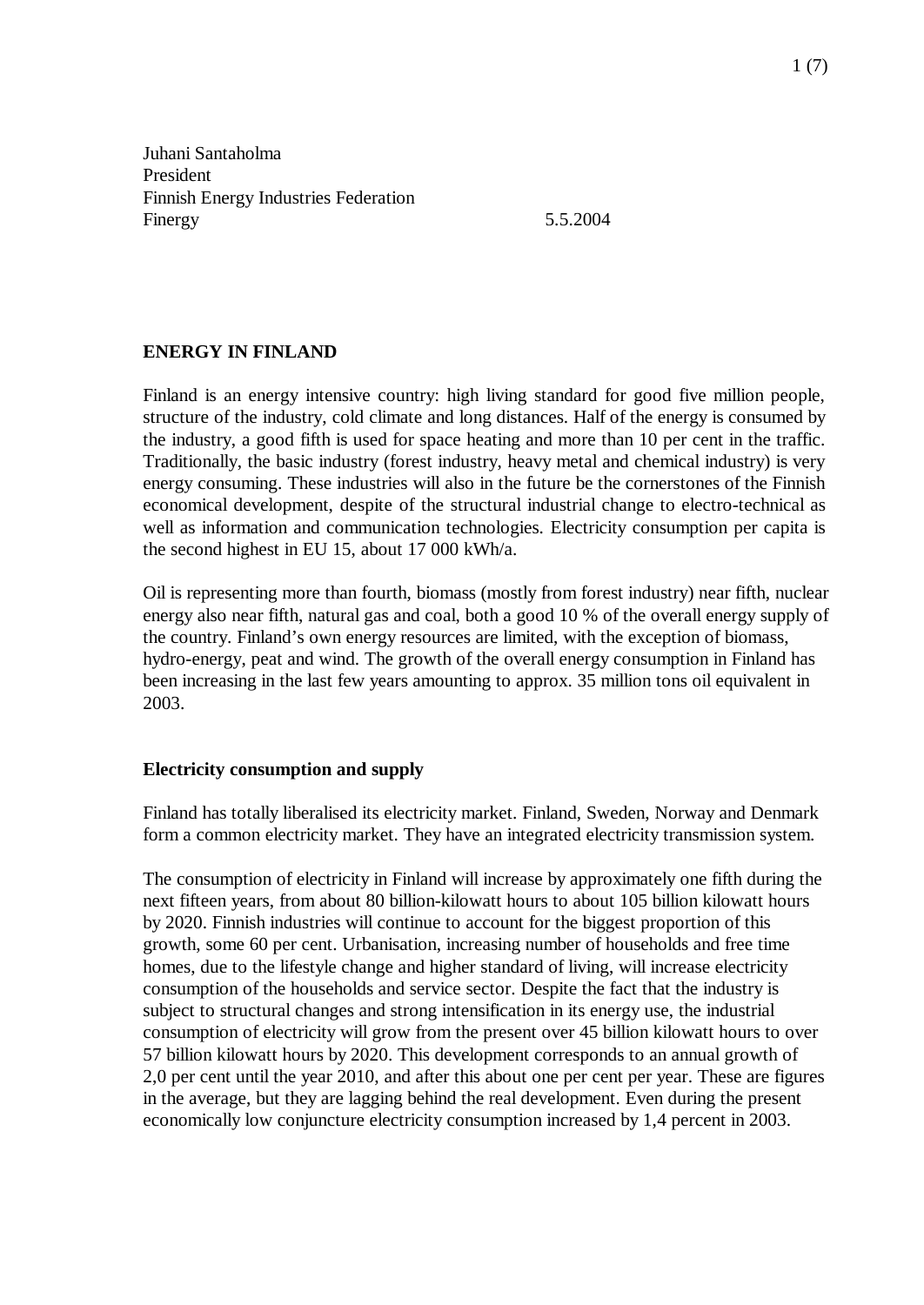In order to ensure sound economical growth and investment opportunities for the Finnish industry, Finland will need approx. 4000 MW of new power supply capacity by 2020. The peak in the consumption of electricity was about 14 000 MW in the turn of 2002/2003. The peak is estimated to grow to 18 000 MW by 2020. Moreover, reserve generation capacity will be required for disorders in electricity generation, availability of fuels and transmission connections. Combined heat and power generation (CHP) in district heating systems and in industrial applications represents more than one third of the electricity generation, nuclear energy made 26 per cent, hydropower about 11 per cent (normally 15 %), and coal and other condensing power about 24 per cent of the electricity supply in 2003 (normally between 10 – 15 %). The share of wind power was 0,1 per cent. Net import of electricity is normally about 15 per cent of the electricity mix but only six per cent in 2003. The exceptional 2003 figures above are due to the dry hydro year in the Nordic countries.

The share of the industry of the electricity consumption is over 50 per cent, the forest industry using more than half of the total industrial use. The households and agriculture about one quarter and services and the public sector less than fifth, the electrical heating representing good 10 per cent.

Finland is the leading country in the world in the use of CHP. The advantage of this technology is that the efficiency rate in the simultaneous generation of electricity and heat can reach a level of 90 per cent, in comparison with less than 50 per cent in the condensing electricity generation at its best. The CHP technology can utilise all forms of fuels in its processes – natural gas, biomass, peat, coal and limited amounts of oil in Finland.

All the natural gas consumed in the country is imported from Russia. The pipeline infrastructure covers parts of southern Finland. In connection with the Nordic dimension of the European Union a new trunkline pipeline connection from northern Russia via Finland to the Continent-Europe is under planning (the North Trans Gas concept). Such a pipeline would provide new supply connections for the country. The decision making, however, depends on the final commitments of big Central-European gas suppliers and consumers. In Finland natural gas is mostly used in the CHP processes, district heating and industrial applications and, to minor degree, in municipal gas supply systems.

#### **Finland and climate change process**

According to the burden sharing of the European Union the target for Finland is to stabilise its greenhouse gas emissions to the level of the reference year 1990 by 2008-2012. This target is extremely demanding for the country. It seems to be that the carbon dioxide emissions by Finnish electricity generation will grow in a significant manner in the beginning of the first commitment period before the new nuclear unit is in operation. The cold and dry winter 2002-2003 is very revealing in this respect.  $CO<sub>2</sub>$  emissions rose in 2003 to 30 % above 1990 –level, and the emissions seem to continue their increase despite of the measures initiated by the Government to harness them. The scale of such growth will greatly depend on how the required additional electricity is generated. For this reason, Finland should keep all the non-emission and less-emitting options open for future electricity generation capacity decisions, including nuclear energy, natural gas for replacement of other fossil fuels, as well as new and renewable energy forms, especially biomass use. A strong R&D investment must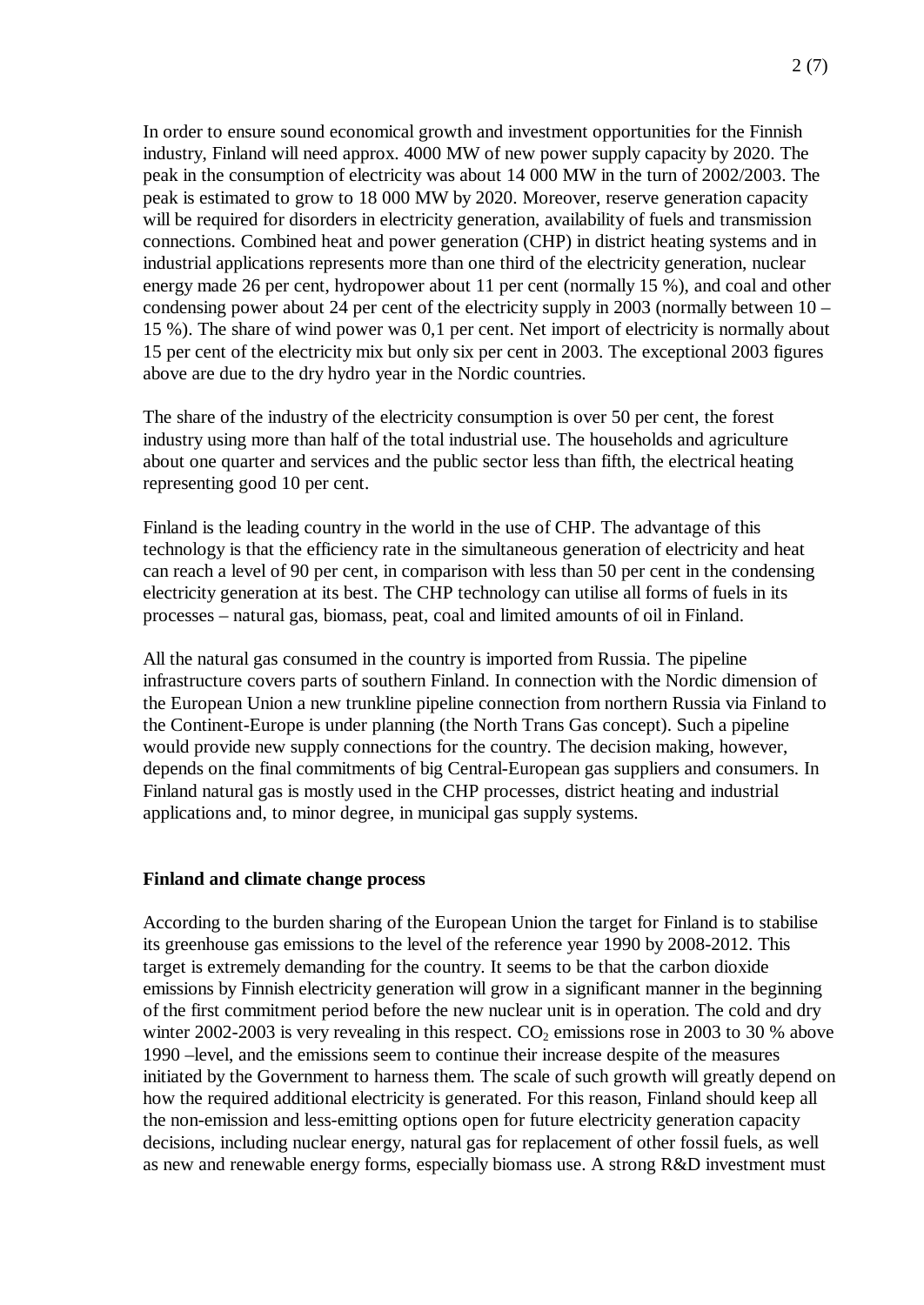be maintained in Finland in order to further develop required technologies to this effect. However, already today Finland has advanced energy technologies to offer to other countries so as to facilitate them to meet their climate targets.

#### **Nordic Electricity view**

As mentioned above Finland, Sweden, Norway and Denmark form a common and integrated electricity market.

The Nordic countries make up a very hydropower intensive area. In a normal hydro year the hydropower production volume can make as much as over 50 percent of the total electricity generation. However, there are only limited opportunities to increase the hydro power production volume; consequently, its share of Nordic will go down below 50 percent by the year 2010.

After hydropower nuclear power is clearly the second most important energy source in electricity generation in the Nordic countries (Nuclear Power Plants are in Sweden and Finland). It accounts a little less than fourth of the electricity production capacity. Biomass fuels and wind power provide about five percent of the electricity and fossil fuels and peat about 15 percent.

Production of electricity from natural gas is expected to increase in the Nordic countries, as will be the case in respect of production by biomass fuels and wind power, too.

As far as nuclear energy in Nordic countries is concerned, a new nuclear power unit is in the electricity plans of Finland. However, the share of nuclear power production in the Nordic countries will essentially decrease by 2020 if Sweden will start to close its nuclear power facilities gradually, as politically planned.

Based on the demand and the production estimates used here, the electricity balance in the Nordic counties will turn to a deficit of 14 TWh by the year 2010. Because of extensive annual variations in hydro power production, the deficit would be considerable bigger in a dry year. In the light of winter 2002/03 this risk is a real one.

All this means that the perspective on capacity for the Nordic electricity market is very gloomy. The demand is increasing but the generation capacity is decreasing if the prevailing policies are really applied. Only Finland is planning new major capacity for electricity generation. Consequently, uncertainties around the generation capacity make it justified for Finland to plan new nuclear generation capacity for the needs of coming decades.

As generation capacity is one bottleneck preventing further reliance on imported electricity for Finland from the Nordic market, the other is limited international electricity transmission capacity.

In the Nordic electricity market, electricity transmission volumes between Nordic countries vary considerably due to variations between different hydropower years. The significant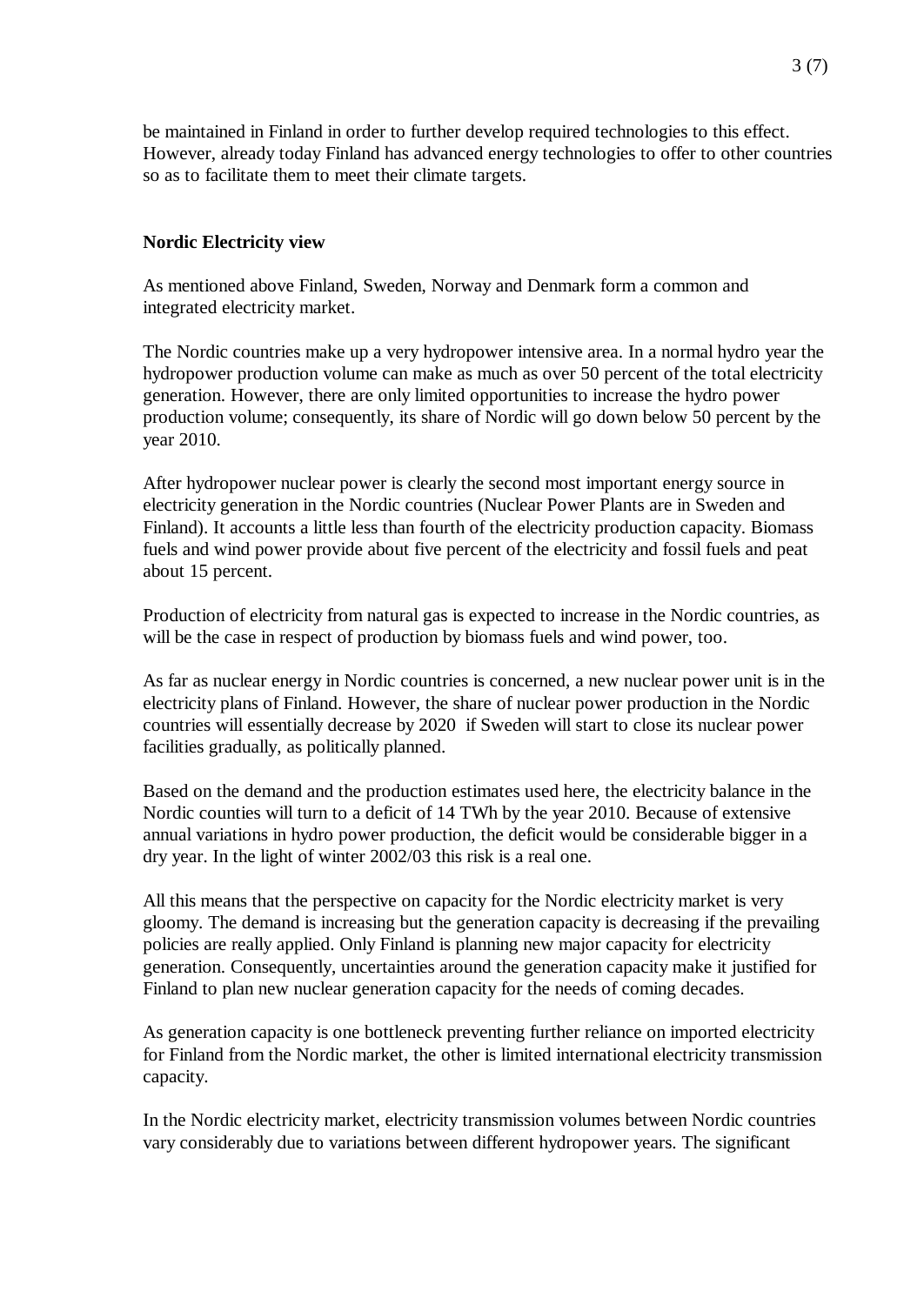transmission congestion in the Nordic countries exist between Sweden and Norway and on the direct current connections from Norway and Sweden to Jutland in Denmark.

The electricity transmission capacity between Finland and Sweden is a good 3000 MW, and between Russia and Finland 1 500 MW. The connections between the Nordic countries and Continent-Europe are limited to less than 3 000 MW.

Thus, a conclusion can be drawn that another bottleneck in respect of increased electricity import to Finland is the limited capacity of transboundary electricity transmission connections.

#### **Ratification of Government's nuclear decision in the Parliament**

The two Finnish nuclear power stations in Loviisa and Olkiluoto with their four units belong year after year to the leading nuclear power plants in the world, with a load factor exceeding 90 per cent in the average. These plants are used for base load power generation. They are featured by high-level safety culture, strict safety requirements, independent control of the safety authorities and demanding training programmes of the operating personnel in order to avoid human errors in the plant operation. The quality standards applied are very stringent. The SAHARA principle is applied.

Finland is well proceeding in its nuclear waste management programmes. The steady bedrock offers solid solutions for the final repositories of the spent nuclear fuel and other nuclear waste. The two nuclear sites, Loviisa and Olkiluoto have for several years had well working repositories in operation for final storage of medium and low level operational wastes of the two nuclear power stations.

The Parliament of Finland ratified on June 24, 2002 the positive decision in principle of the Government to go on with the nuclear power plant project of the Teollisuuden Voima Oy (TVO). Consequently, green light is on to continue the Finnish nuclear programme. The Parliament has also ratified the Government decision in principle to construct final repository for the spent fuel of the Finnish nuclear power plants in Olkiluoto.

The present step in the nuclear power plant project Finn 5, after plant supplier selection by the TVO-company, is handling of the construction permit. Site selection between Loviisa and Olkiluoto – the sites of the existing nuclear stations - has been made by TVO and the winner is the Olkiluoto site. The selected plant concept is the EPR-Framatome-Siemens Plant 1600 MW. The project is well in the time schedule, and the construction permit is expected to be granted by the end of 2004.

Thus, in the licensing process the next steps for both projects (NPP and spent fuel final repository) are the construction permits to be granted by the Government. Year 2004 is reserved for handling of the construction permit for Finn 5. The construction works should begin in 2005, and the plant is designed to come into operation late 2009 or 2010. The Posiva–company plans to apply construction permit for the final repository for the spent fuel in the next few years.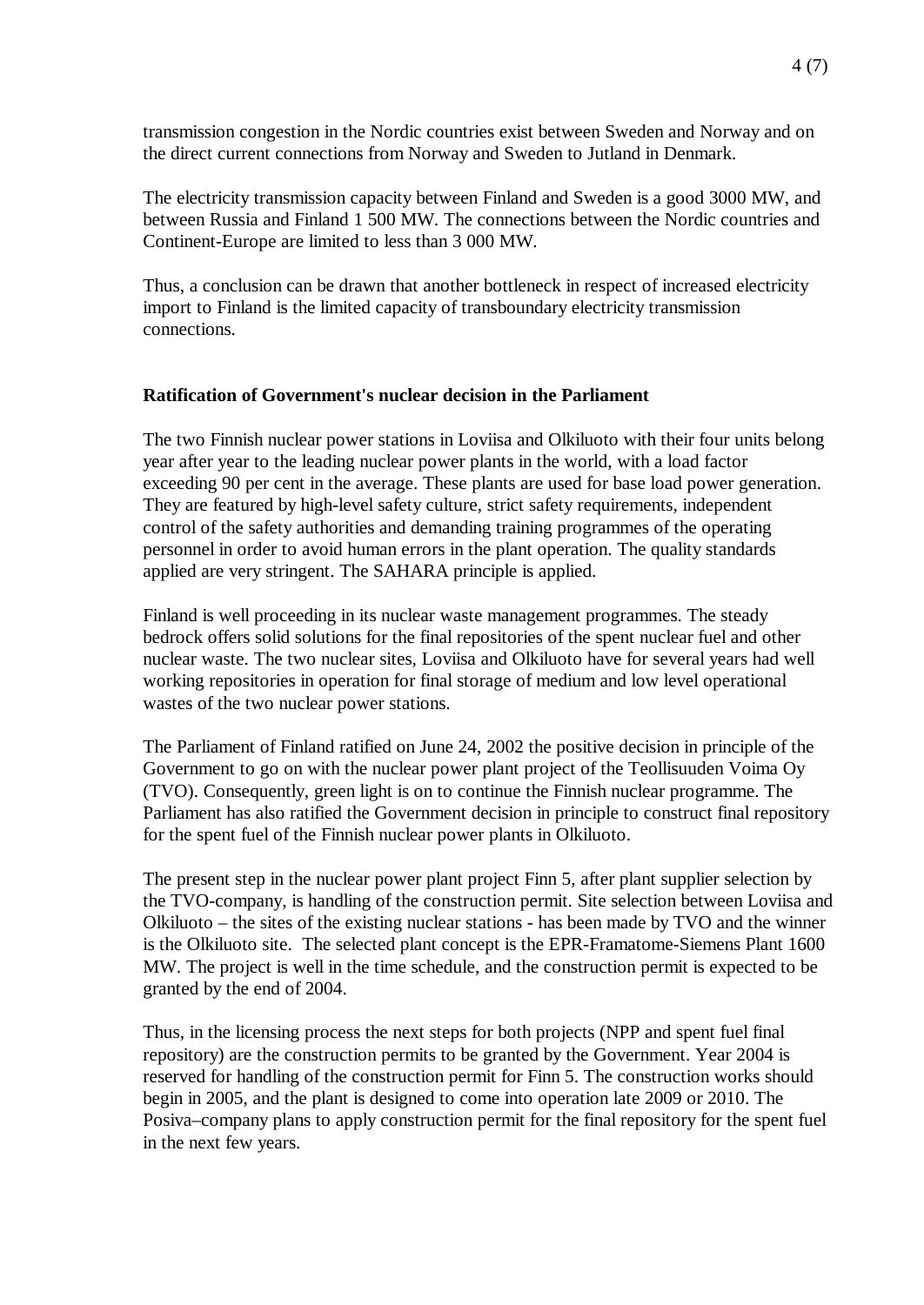Ratification of the Government's two positive nuclear power decisions by the Finnish Parliament stand up to the most critical review of how well the principles of democracy were fulfilled in the process. "The nuclear power package" includes policy decisions that a new nuclear power unit and building of a final repository for spent nuclear fuel are in accordance with the overall interests of the Finnish society.

One of the essentials is that the municipalities Eurajoki (Olkiluoto) and Loviisa were competing for the final repository of spent nuclear fuel and they both were competing to get the new nuclear power plant unit as well. The municipalities submitted their official positive statements based on municipal autonomy as required by the Nuclear Energy Act. Authorities, experts, citizens and non-governmental organisations were heard extensively during the process. Appeals against municipal decision-making were handled by the highest court instances and found unjustified.

Each municipality also have valid detailed land-use plans addressing appropriate areas for new nuclear operations.

At the nuclear sites Eurajoki and Loviisa the Environmental Impact Assessments (EIA) concerning both the new nuclear power plant unit and the final repository of spent nuclear fuel were carried out in good time before the ratification of the political green light of the Parliament. Already during these assessments the citizens and those others interested had the opportunity to preliminarily express their views in accordance with the relevant legislation.

#### **Some details of the decision process**

In November 2000, Teollisuuden Voima power company TVO applied for decision in principle from the Government concerning whether a new nuclear power plant project is in accordance with the overall interests of the Finnish society. An extensive circulation of the Government request for comments gave 45 statements, covering the foremost sectors of the society. Most of the requested official statements were in favour of the project. In addition, almost 100 spontaneous comments were also presented to the Ministry of Trade and Industry; major part of these comments were negative. Also local public hearings were organized by the Ministry of Trade and Industry according the Nuclear Energy Act.

The Government made positive decision in principle on TVO's application on January  $17<sup>th</sup>$ , 2002. According to the Nuclear Energy Act it was submitted to the Parliament for ratification. In the Parliamentary process the matter was submitted to as many as eight Parliamentary committees in the preliminary debate. The Economy Committee was assigned to serve as the committee drawing up the proposal for the decision of the Parliament, and the seven other committees were to give their statements to the Economy Committee. The committees heard more than 100 experts representing authorities, various industrial stakeholders, interest groups, trade unions, science community and other non-governmental organisations. Three committees voted on their stands on the Government's policy decision. The affirmative positive stand of the Economy Committee on the policy decision was achieved with 12 votes against 5.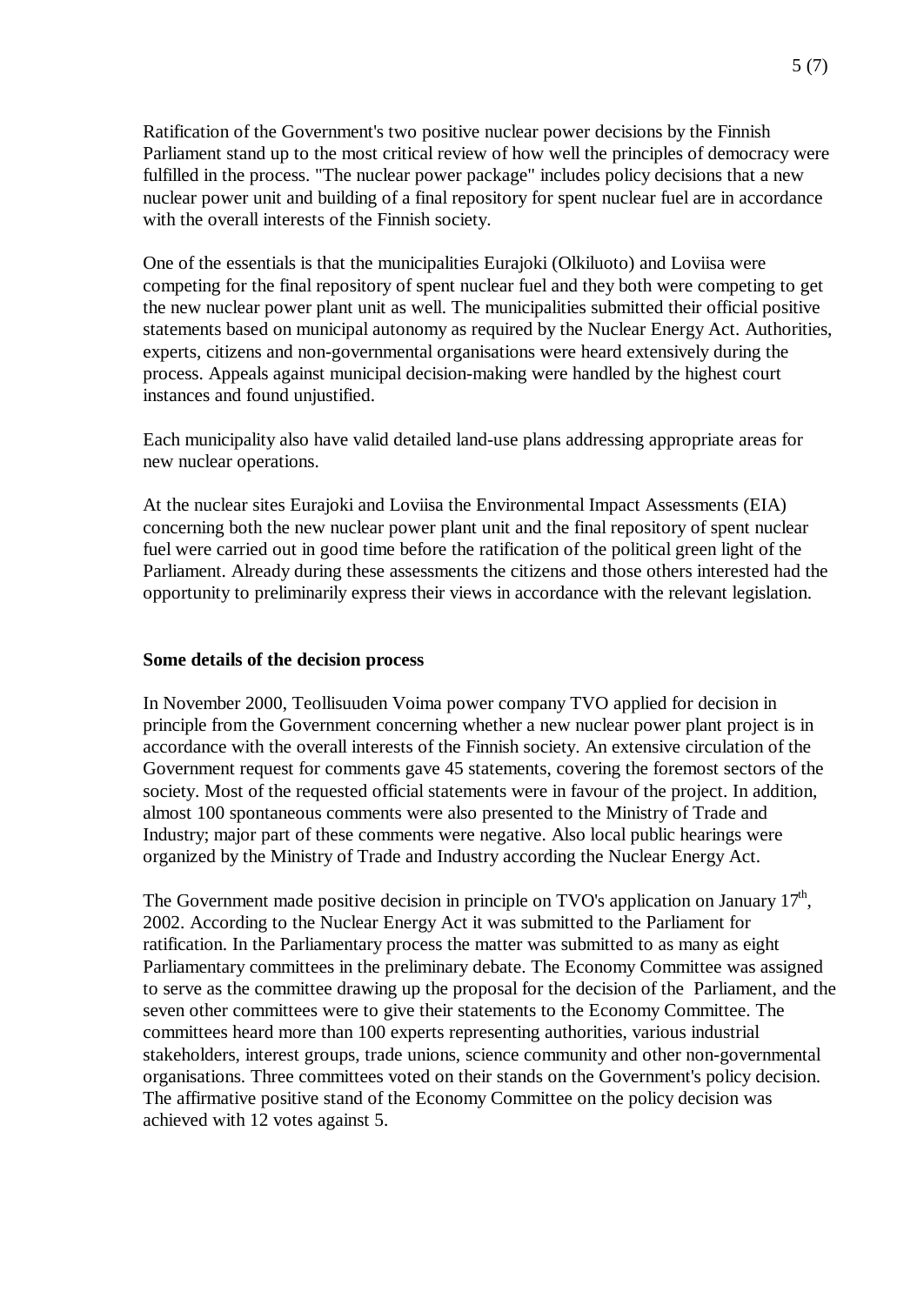After the committee process, the Parliamentary proceeding in plenary sessions took more than two days with great majority of the members of the Parliament taking the floor. The final vote on ratification or rejection gave a result of 107 votes in favour of ratification and 92 against it.

It should be noted that the members of the Parliament were free to express their own opinion in the matter. In other words, any party discipline or party decisions did not apply. The entire 18-month final handling of the matter took place under the persistent interest and monitoring of the media. The progress of the project cannot be reproached in any way. The media took a neutral, businesslike and unbiased attitude towards the matter. Up to 20 000 media hits were identified: opinions, articles and letters sent to the media, both in favour and against the new nuclear.

The trade unions supported strongly the fifth unit, and good co-operation between industry, trade unions and electricity sector prevailed throughout the decision making project.

The public opinion concerning nuclear energy in general has for many years revealed that about 40 percent have positive attitude, about 40 percent negative and 20 percent do not have position. The attitude to the fifth unit for Finland is a little more negative. If, however, asking "Do you believe that a new nuclear power plant will really be built", 90 percent of the answers are positive (yes, absolutely or probably). After the ratification by the Parliament of the positive decision in principle of the Government the positive figure has grown to 45 per cent. The number of "agnostics" has been as before.

#### **Economy of Nuclear Electricity in Finland**

In Finland a normal annual full load utilisation time for base load power plants (in the first row the nuclear NPP's) is 8 000 hrs, corresponding to about 90 percent load factor. A five percent real interest rate and 40 years economic lifetime for nuclear power and 25 years for both coal and gas fired power plants is used in the electricity generation cost assessments.

According to the results of the study on economics of nuclear power in Finland by Lappeenranta University the costs of nuclear electricity would be 24 Euro/MWh, coal electricity 28 Euro/MWh and gas based electricity 32 Euro/MWh. These are the major alternatives for base load generation in Finland. These electricity generation cost evaluations correspond to those made by TVO. The cost calculation of nuclear power includes funding of all the future nuclear waste management measures needed, including spent fuel management and plants' decommissioning. A separate state fund of about 1,3 billion euros has been collected in the price of the electricity of the four nuclear power plant units of Finland to cover the costs of the future waste management measures needed.